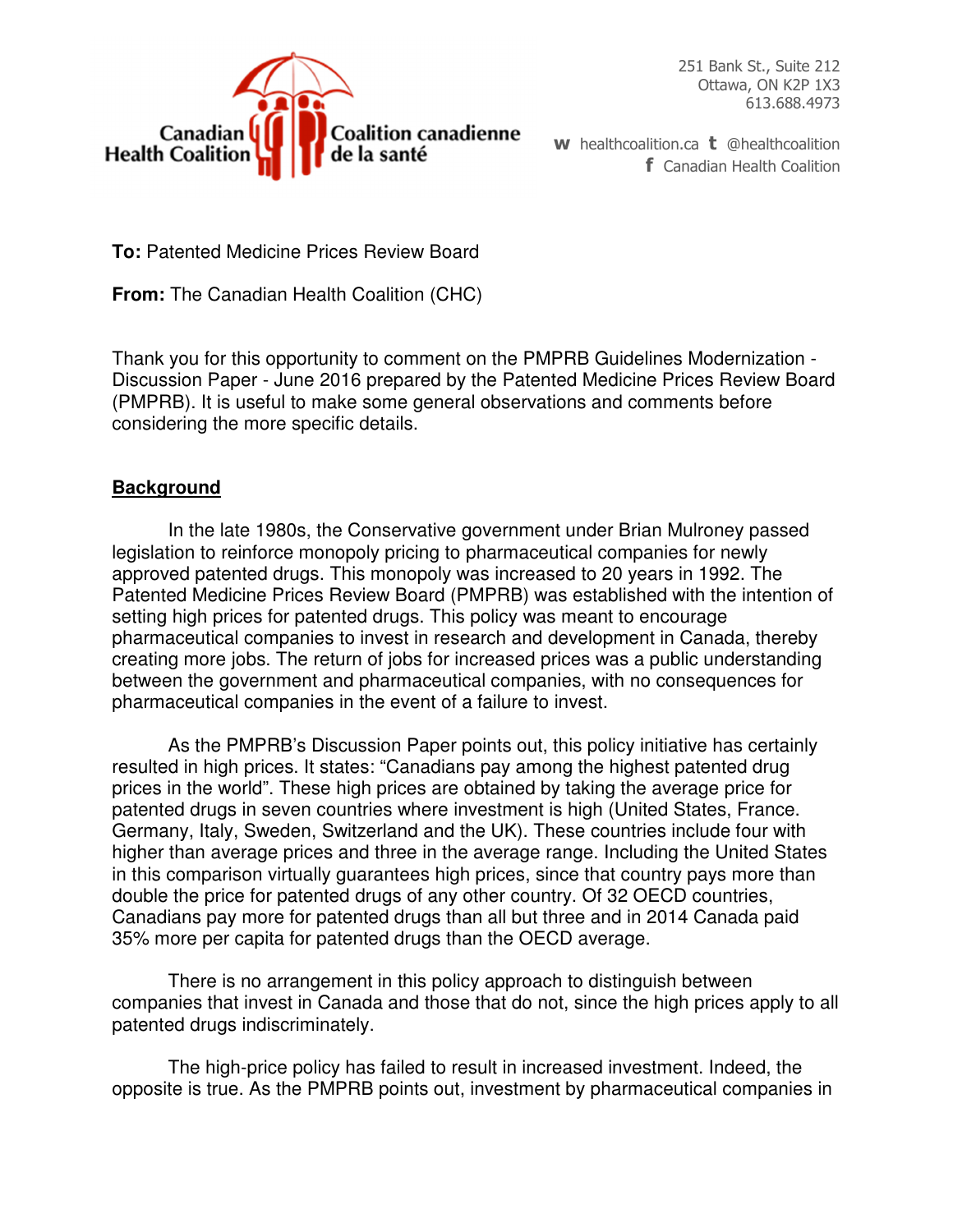research and development as a percentage of sales has fallen in Canada from 11.5% in 1998 to 4.5% by 2014, a record low. In the seven countries mentioned above that are used for setting prices in Canada, investment levels on average are more than 20% of sales, five times higher (PMPRB Annual Report 2015, 52). Thus far, there have been no consequences for pharmaceutical companies as a result of their failure to invest and thereby their failure to maintain their side of the agreement.

 The CHC appreciates this initiative to discuss drug pricing policy for the future, given almost 30 years of inflated patented drug prices with negative returns.

### **Health Care Issues**

 Since 62% of drugs sold in Canada are patented drugs, the impact of this highprice policy on the overall cost of drugs is substantial. Moreover, in Canada the results have been particularly negative. Canada not only pays more for patented prescription medications than 29 of the 32 OECD countries but also does not have a national public drug plan to cover the high costs. In many other OECD countries, the high price of medications is met by government through a public health plan. As a result the subsidy to pharmaceutical companies through high prices is met by government funds, while in Canada much of this burden is born by individuals.

 It is estimated that only 30% of Canadians are covered by public plans. These plans vary from one province to another, covering different drugs and requiring different contributions by patients depending upon where they live. Another 60% of Canadians are partially covered by insurance plans in the work place, plans that vary according to where a person works and commonly require both individual contributions to insurance premiums and co-pays at the pharmacy counter. Another 10% of Canadians have no coverage at all.

 This means that much of the cost of the high patented drug prices is born by individuals with health problems. The end result is that 22% of all drug expenditures is paid for by individuals out of their own pockets. Moreover, this percentage does not include the substantial contribution made by employees to the cost of their work-based insurance premiums.

 An Angus Reid poll in 2015 found that almost one-quarter of Canadians (23%) "did not take medicines as prescribed because of cost". There are abundant stories of the resulting health problems for the population. We refer the PMPRB to the CHC document "Life Before Pharmacare" for more complete testimony as to the negative impact of the high cost of drugs on the health care of the population. To mention just three personal examples: a retired couple forced to consider selling their home to pay for drugs; an employee with various health issues unable to take early retirement because it would mean losing his work-based drug benefits; a young woman of 23 years old with a debt of \$23,000 for her cancer drugs.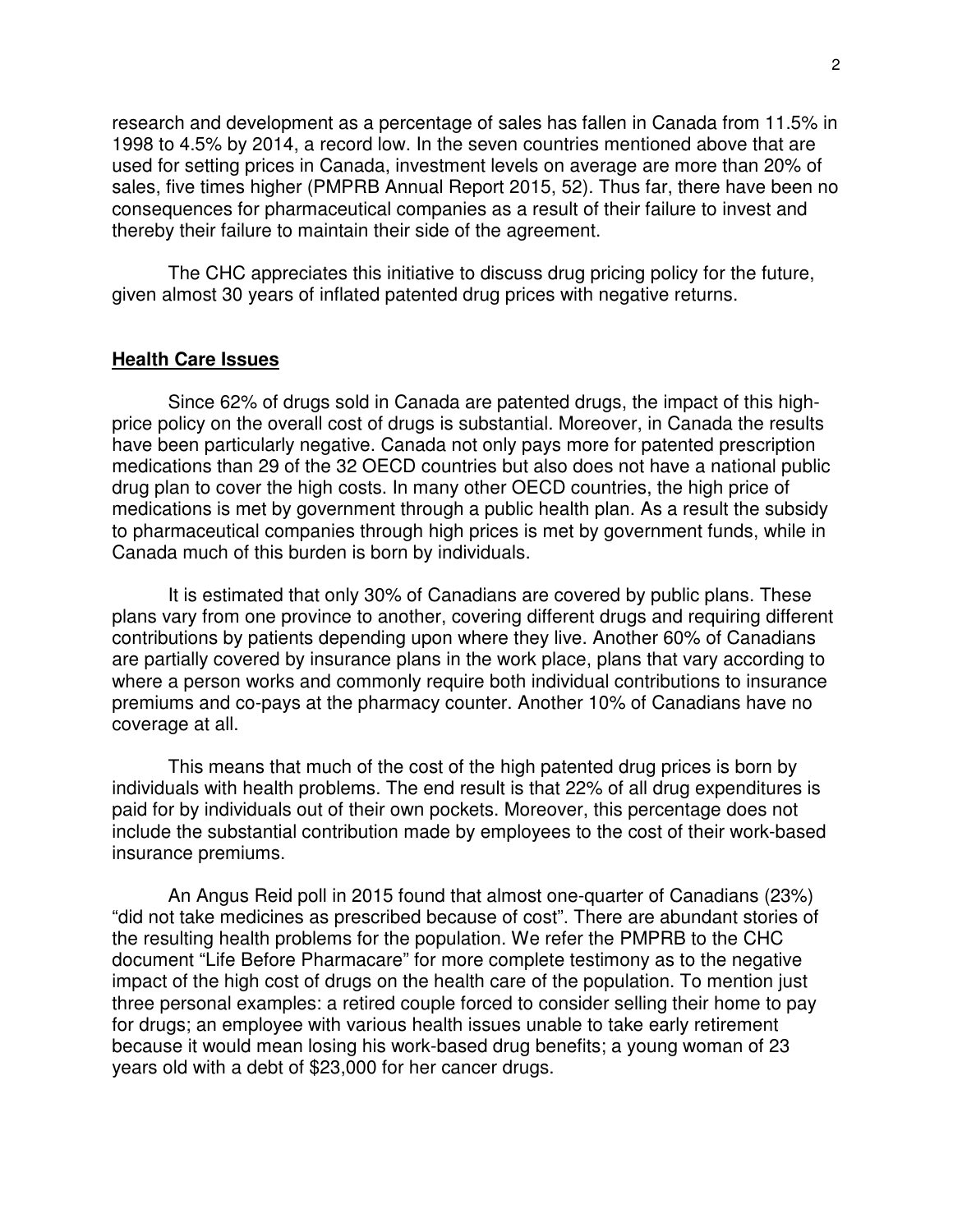As drug prices have risen over the years, individual Canadians, provincial public plans and work based plans have all had difficulty covering those costs. For many individuals it has meant that they cannot afford the drugs prescribed by their doctors. For work-based plans and public plans it has meant increased contributions by individuals and reduced benefits, with the same resulting lack of access to prescription drugs.

 In general, the high prices set by the PMPRB have led to a lower level of health care for the population at a high personal cost. Also, in order to provide a price advantage to pharmaceutical companies, other businesses that provide drug coverage for their employees have been disadvantaged, forced to pay increasing premiums for drug insurance.

 It has been inappropriate to link industrial policy to health care policy, certainly in the Canadian context. To encourage investment in pharmaceutical research and development, the government could have provided direct financial incentives to companies actually making an investment in this country. Instead it was decided to give all pharmaceutical companies high prices on trust, with no assurance of any return. This has proved to be a mistake.

## **The Future**

 The CHC urges the PMPRB to seriously consider the cost paid by Canadians in reduced health and well-being as a result of its handling of prices to date. We encourage the PMPRB to consider how to separate health care from industrial policy, with health care as the primary concern.

The CHC therefore offers the following suggestions:

1. Reform the pricing mechanisms.

Pharmaceutical companies have benefitted from 30 years of high prices with negative results for this country. The PMPRB needs to revise future pricing policy, taking into account the losses of this country and the gains of pharmaceutical companies to date. If prices are to continue to be based on comparisons with other countries, then those countries paying the highest prices should be eliminated and new choices should include those countries at the middle and lower end of the price range. Given these considerations, the CHC proposes Australia, Italy, France, Great Britain, Norway, Portugal and the Netherlands as appropriate for price comparison. In addition, it is hard to know what prices are actually paid in other countries because of confidential rebates and discounts. To deal with this issue, Canada should follow the example of Switzerland and set prices substantially below the average public list prices of these countries.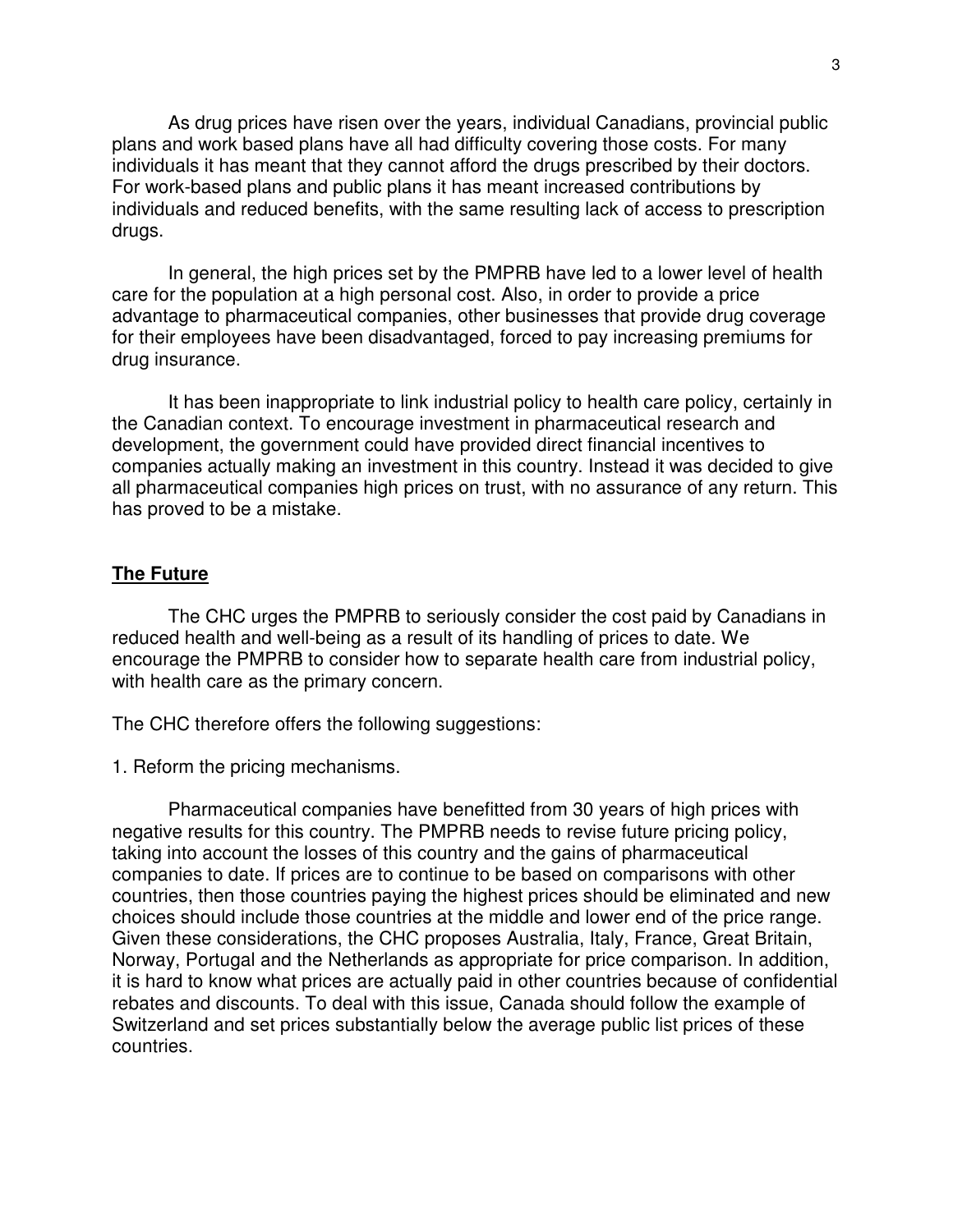This change in pricing policy should be applied to all patented drugs, not just those receiving new patents going forward.

Drug companies also inflate prices by obtaining patents for me-too drugs, that is drugs that replicate the effect of treatments already on the market. To stem this problem, where generic drugs already provide treatment for an illness, the price of newly patented drugs for the same purpose should be set at the same level as the generic drug, unless there is proof of increased therapeutic benefit.

 Currently drug companies may increase their drug prices each year by the average rate of inflation (as determined by the Consumer Price Index). We propose that Canada now follow the example of those countries that protect consumers by not allowing annual increases, and indeed by reviewing and reducing the price of drugs at specified intervals. As the PMPRB points out, the cost of producing drugs commonly decreases over time and price competition should be permitted.

#### 2. Federal government action on drug prices

The policy of monopoly pricing for patented medicines has resulted in negative results: excessively high prices, poorer health and fewer jobs. It is the responsibility of the government to ensure the highest level of public health at reasonable cost. Excessive prices prevent the government from fulfilling this important role and there are three possible ways to deal more fundamentally with this issue. These are not necessarily alternative options and could be used in combination to ensure more reasonable drug prices.

 The first is to reverse the 20 years price protection for patent drugs, so that drug prices are protected for a much shorter time frame. The second option is called "compulsory licensing". This means that if a patented medicine cannot be obtained for Canadians at a reasonable price, the government has the right to mandate companies other than the patent holder to produce the medicine at a lower cost. This process may be invoked by the government when the public interest is compromised. Both Canada and other countries have used this provision in the past.

 The third option is to establish a crown corporation to manufacture drugs. Crown corporations currently operate at both the federal and provincial levels to ensure that important services are provided to Canadians, for example SaskTel, Hydro-Quebec and Canada Post. In the past, the Connaught Laboratories operated in this way to produce vaccines for the population.

## 3. A national public drug plan.

The CHC has for many years recommended a national public drug plan for all Canadians. Such universal coverage would allow for the negotiation of uniform drug prices (both patented and generic) for the entire population. This approach would eliminate the inequality of drug prices and access to drugs that now exists across the